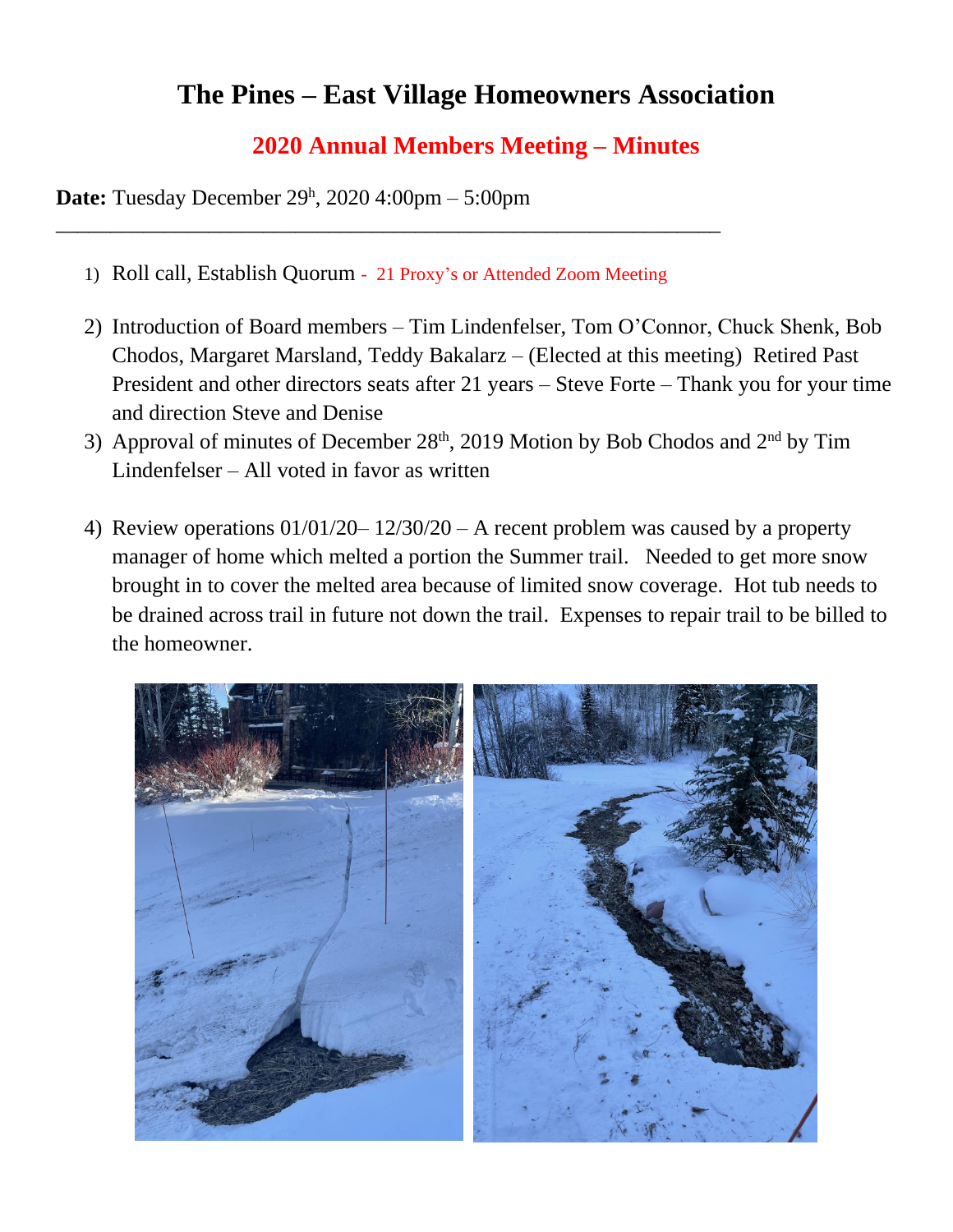Dumpster Doors had to be replaced this year after they were destroyed by bears. They are heavy duty and hope to not have issues in future.

Construction sites parking management – We had a remodeling/construction project that had nearly caused multiple accidents with workers vehicles parking on both side of the road which narrowed the driving lanes to widths which would not allow homeowners vehicles to travel safely through the area. We had talked multiple times with the job site foreman to explain the needs to manage their workers vehicles by only allowing them on one side of the road and not across from each other. We ended up having to assess fines starting at \$250.00 for the 1<sup>st</sup> fine, then \$500 for the 2<sup>nd</sup> fine and finally \$1,000 for the 3<sup>rd</sup> and final fine before the remodel was completed.



5) Discussion regarding Wildfire concerns: a) Reducing Wildfire fuels - The association has been working to reduce the Wildfire fuels load in the forests in the Pines. Over the past 4 years the association has removed over 172 tons of fuels at a cost of \$190,000. We are continuing with the project next year. The contractor, Mike Uncapher of Western Vegetation Management (970-618-2567 has offered a substantial discount to Pines Homeowners if they've scheduled work at the same time his crews are working in the Pines. If you would like to discuss timing and to add your needs to a list, please call Bill.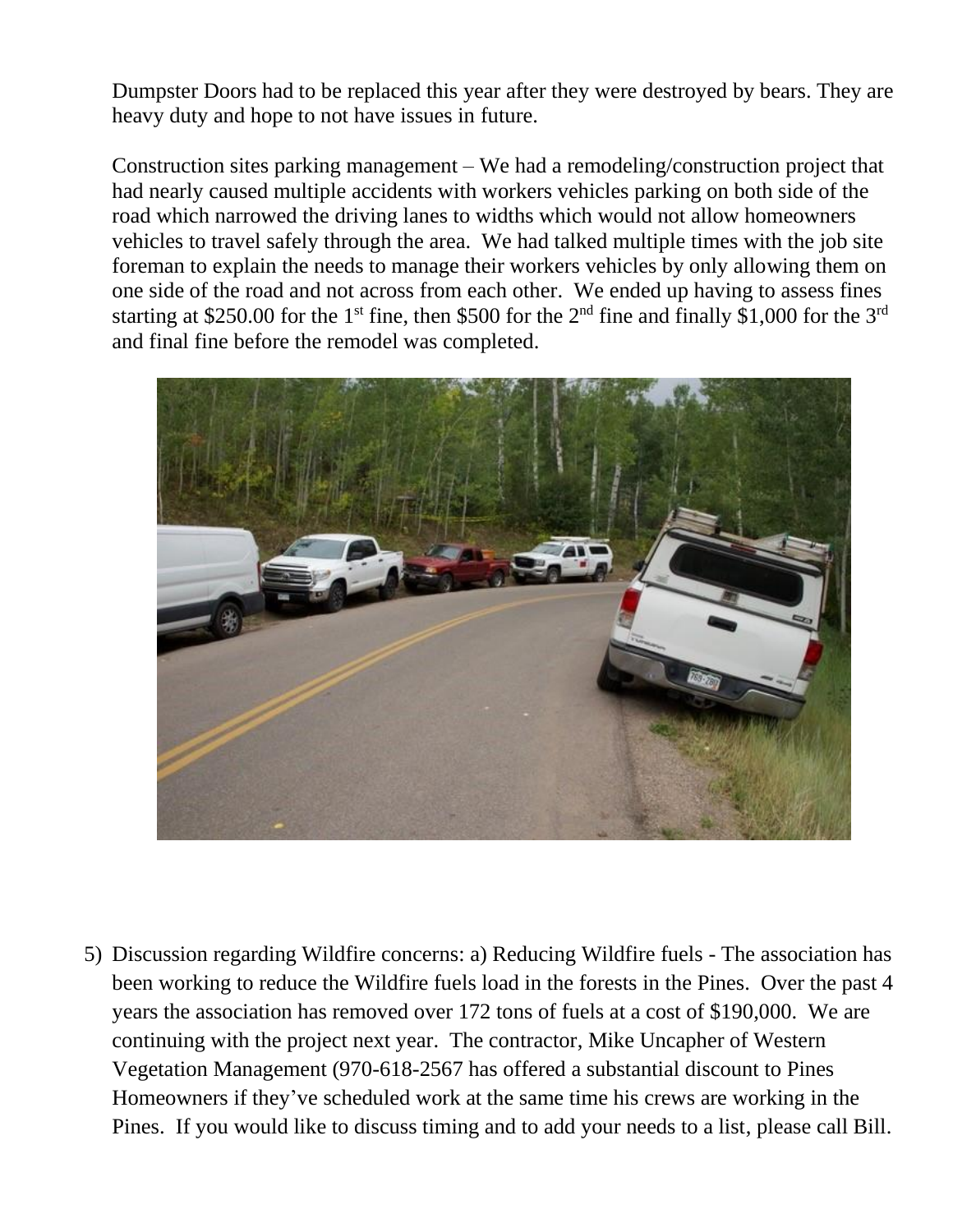

b) Insurance Premium rates increase – The directors of the association have recently been informed and have personally experienced Property Insurance rates increases doubling or more. The reasons we've been given when asked is because of the trends the country has seen in the rash of Wildfires and claims the insurance companies are experiencing. We hope the work to reduce the fuel loads the association is undertaking, will show the insurance companies our commitment to protect our homes from wildfires and allow a reduction of current insurance rates. The association is working with the aid of the Snowmass Wildcat Fire District to assess appropriate areas to mitigate. The fire district is available to help individual homeowners review the property and make suggestions as to how to reduce the fire concerns of your property. Call Bill to schedule a meeting with the fire department.

- 5) Review and Approval of Proposed Budget for Calendar year 2021 The budget is maintained at the same assessment as the previous year, annual \$6,750.00.
- 6) Election of 2 members of Board of Directors Nominations from floor will be accepted. All proxy's voted for the 2 candidates on the proxy's and none from floor – Teddy Bakalarz of lot 43 is newest director for 3 year term. And Chuck Shenk of lot 14 is returning for another 3 year term.